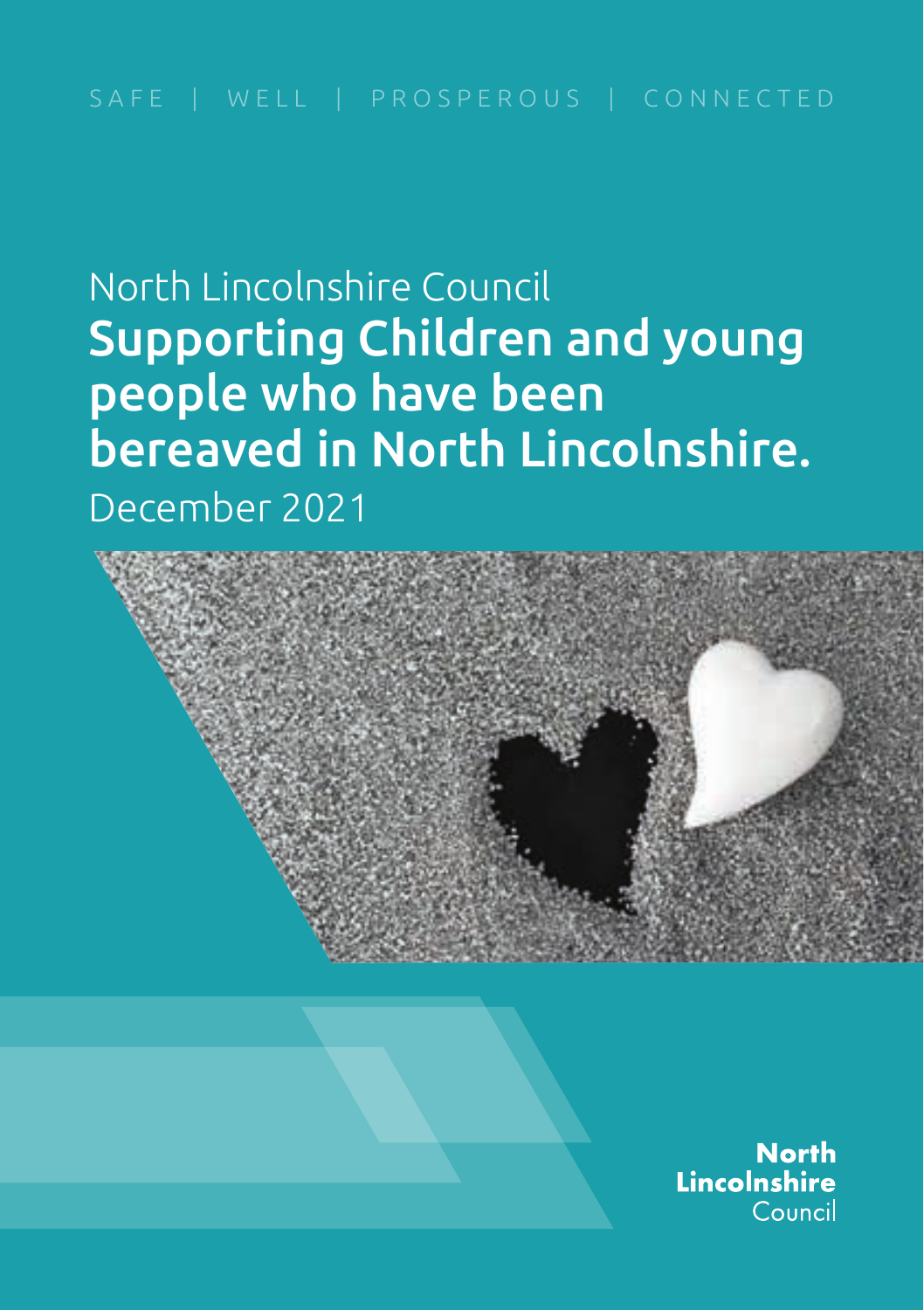# When someone who is close to us dies, we feel sad and upset. **These websites can give you information about bereavement and grief.**

## **LIFE CENTRAL:**

www.life-central.org/childrenyoung-people/mind body/bereavement

(Life Central has been developed by the Youth Council of North Lincolnshire).

## **Child bereavement UK:**

www.childbereavementuk.org Lots of support, An app, Helpline: 0800 02 888 40 Live chat: 9am to 5pm Mon to Fri.

## **Hope Again:**

www.hopeagain.org.uk (Youth website of Cruse). Tel: 0808 808 1677.

**Young Minds:**  www.youngminds.org.uk.

## **Winston's Wish:**

www.winstonswish.org free national helpline, online chat. Tel: 08088 020 021.

## **Child line:**

www.childline.org.uk 1 to 1 chat email and message boards. Tel: 0800 1111.

## **Samaritans:**

www.samaritans.org & 116 123 (free call line).

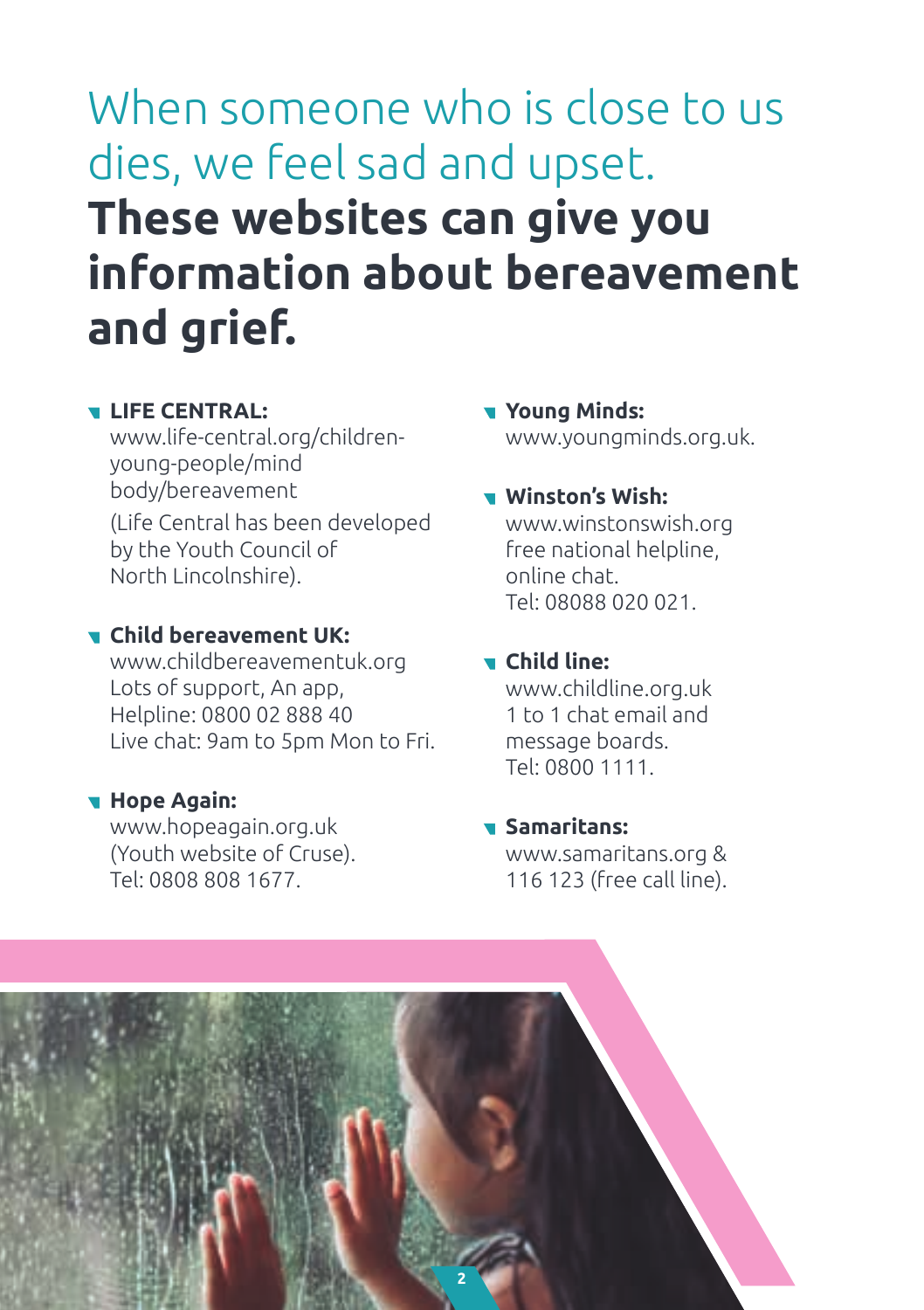

## Single Point of Access for Bereavement Support is: bereavementsupport@northlincs.gov.uk

## You might want to talk to someone at your school or college.

Every school in North Lincolnshire has a Special Educational Needs Coordinator, a Mental Health Champion, staff who give pastoral support, and access to an Educational Psychologist, OR if you are in a secondary school - a counsellor from the Youth Information and Counselling Unit (YICU), who support young people who have been bereaved.

## **You can contact them on:**

- **Educational Psychology:** nledpsychology@northlincs.gov.uk
- **Youth Information and Counselling Unit (YICU):**  projects@northlincs.gov.uk OR Tel 01724 296679.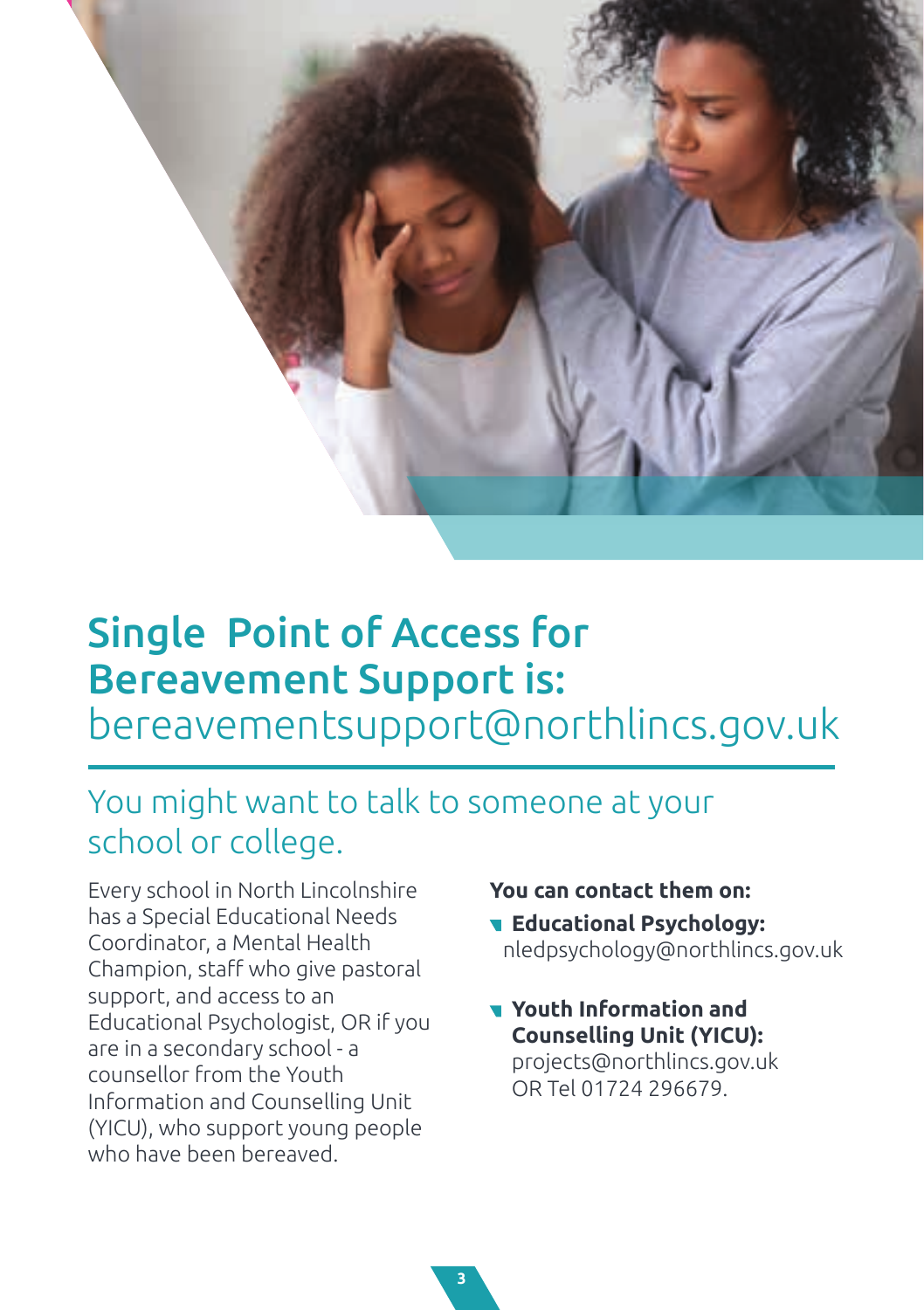## You might want to talk to someone outside of school.

You can visit the nearest Children Centre to you, talk to your youth worker, seek out someone at your place of faith, or you can text, email or get in touch with an organisation.

## **Here are few you can contact:**

## **Kooth.com:**

sign up to access support free online counselling. For ages 11 yrs. to 25 yrs.

## **The Mix:**

www.themix.org.uk (provides free, confidential support for young people under 25 via online, social and mobile). Tel: 0808 808 4994.

## **Child Bereavement UK:**

National Helpline Tel: 0800 02 888 40 Live chat: via the website Email: support@childbereavementuk. org.

## **Winstons Wish:**

winstonswish.org Website for professionals, children, young people and families(online support at this time). Tel: 08088 020 021.

## **Shout:**

info@giveusashout.org OR Text free 85258 in crisis' (is the UK's first free, confidential, 24/7 text support service).

## **Grief Encounter:**

www.griefencounter.org.uk OR Tel 0808802011 (National service providing support to bereaved children and teenagers).

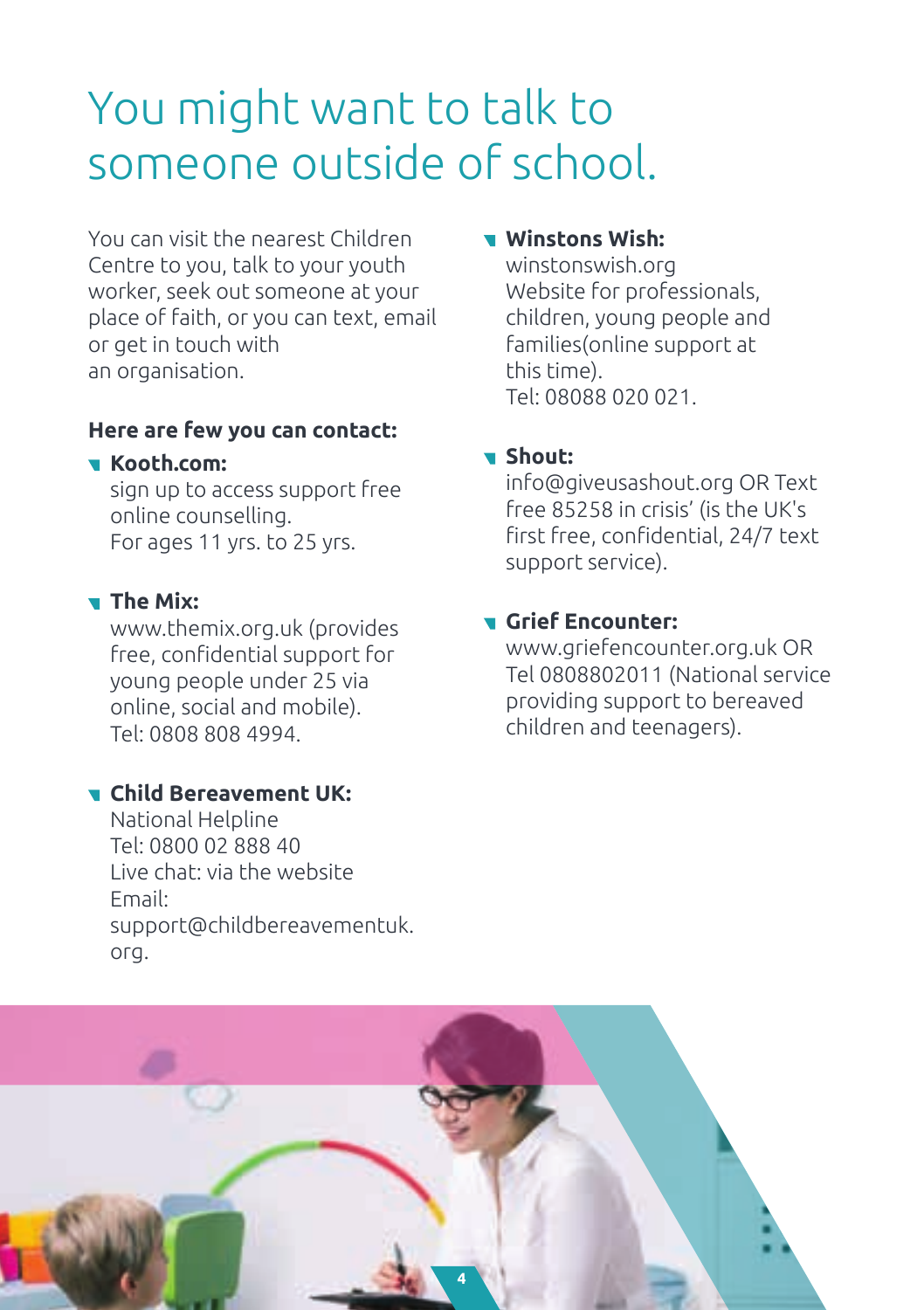You might want more help over time and would like to see someone who is able to support or join a group for children and young people who were bereaved.

#### **Cruse Bereavement Care**

Cruse Bereavement Care: www.cruse.org.uk Contact: ScunthorpeandDistrictBranch @cruse.org.uk.

We offer support, advice and information to children, young people and adults when someone dies. We work to enhance society's care of bereaved people. Free Service National Helpline 0808 808 1677 Local Helpline 07488 253 640.

## **Jens Special Place**

 We are a bereavement support group for young people aged 2-17yrs and their families. We run monthly social evenings as well as organise trips and wellbeing workshops for young people. We also provide emotional support to parents. Free Service 07856 603301. enquiries@jensspecialplace.co.uk

## **Church of England**

 Ministers can offer advice about funerals, as well as provides on-going pastoral and spiritual support, to anyone. Providers of funerals, memorial services and pastoral care of the bereaved. Statutory charges for funerals (no fees for under 18-year olds). To find your local church go to: www.achurchnearyou.com.

## **Macmillan**

Specialist palliative care social worker.

Support group for Bereaved children and remaining parent after loss of parent. Funded by health and Local authority. Pre and post bereavement support in schools. Heather.Jinks@nhs.net.

## **Young Carers Team**

 Offer information and advice to children and families where there is an identified young carer role present. Free Service 01724 296679.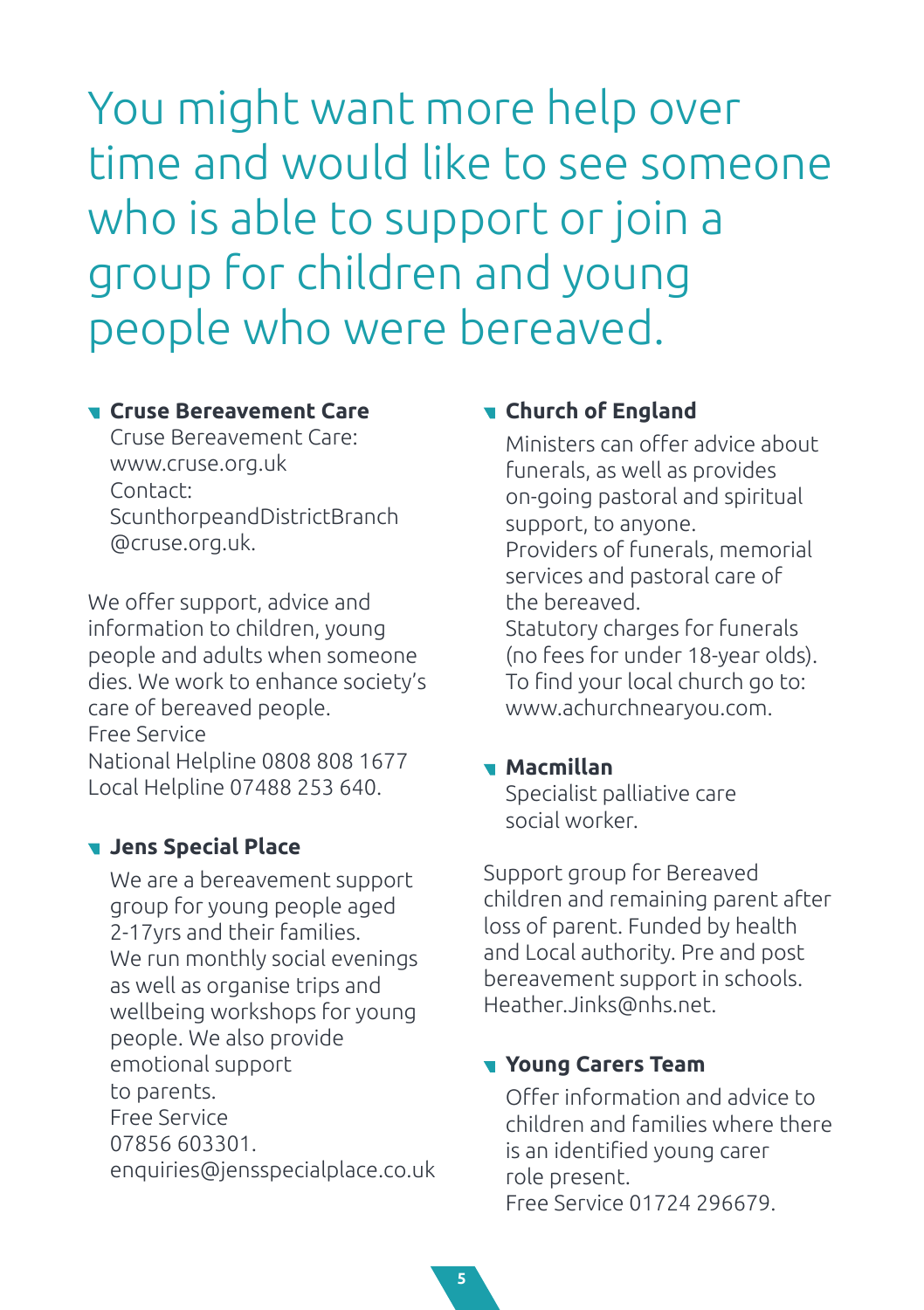## Other support is available locally from providers who charge for sessions.

## **Prevention to Intervention**

 We offer counselling sessions with different interventions which are tailored towards the individual. Varying Charges Apply. www.preventiontointervention. co.uk Pete: peterlambert9@gmail.com 07735056397 Sara: 07852289103.

## **Hayley Graves - Creativetherapy**

Social worker background offers various therapeutic interventions. Currently focussing on connection, wellbeing and behaviour. 1 to 1, group and family sessions offered. Apply for more details. creativetherapyforcayp.co.uk Tel: 07753 336 234.

## **Personal Potential**

 Works with 17+ age group on all issues around distress. (Contact for more details)35 years' experience as a practitioner. Charges apply Contact: 07977803421; 01724 710900 drcstonier@personal potential.co.uk. Skype; Zoom: carl. stonier1.

## **ONGO talk**

 Offers affordable counselling, coaching or mind work courses in community led local development area for 18yrs+ Varied charges Katie.williams@ongo.co.uk Tel: 01724 844848 Mobile: 07585402959.

## **Time out Drum Therapy**

 We work with all ages and consider, explore and address issues, around emotional distress and behaviour that challenges.

 Variable charges apply. www.timeoutdrumtherapy.co.uk 07824 600813.

## **Fortis Therapy and Training**

 www.fortistherapy.co.uk 01472 241794.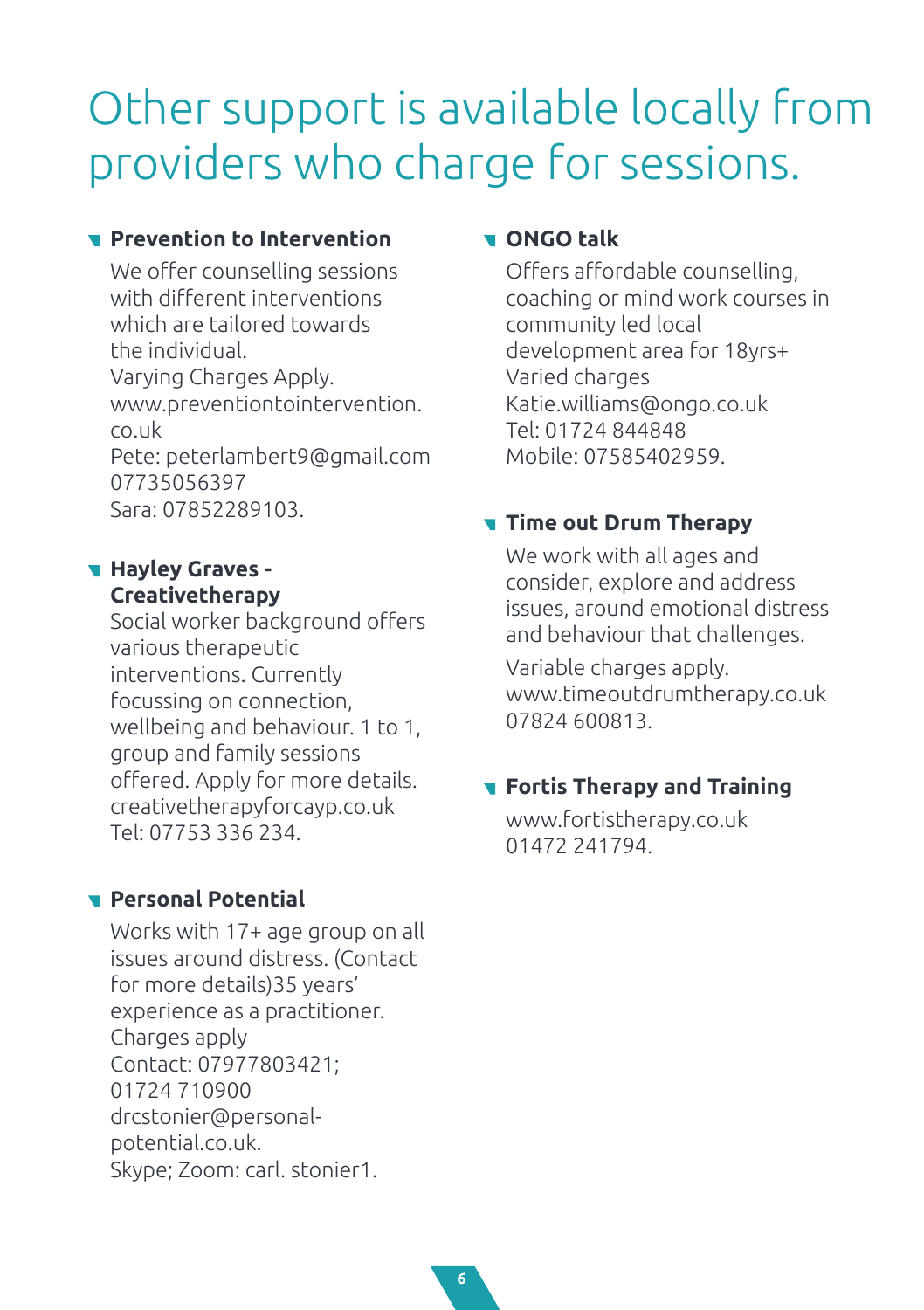If your feelings of loss and grief just will not go away after a few months then you might want to refer to the Child and Mental Health Service (CAMHS).

## **The Haven**

 Is a partnership between Barnardo's, North Lincolnshire Council and North Lincolnshire Clinical Commissioning Group. We are commissioned to provide a therapeutic service for children and young people who are experiencing trauma as a result of significant harm. For those 4-18. thehaven@barnardos.org.uk 01724847700.

## **Child and Mental Health Service (CAMHS)**

www.camhs.rdash.nhs.uk 01724 408460 (Child and adolescent mental health service).